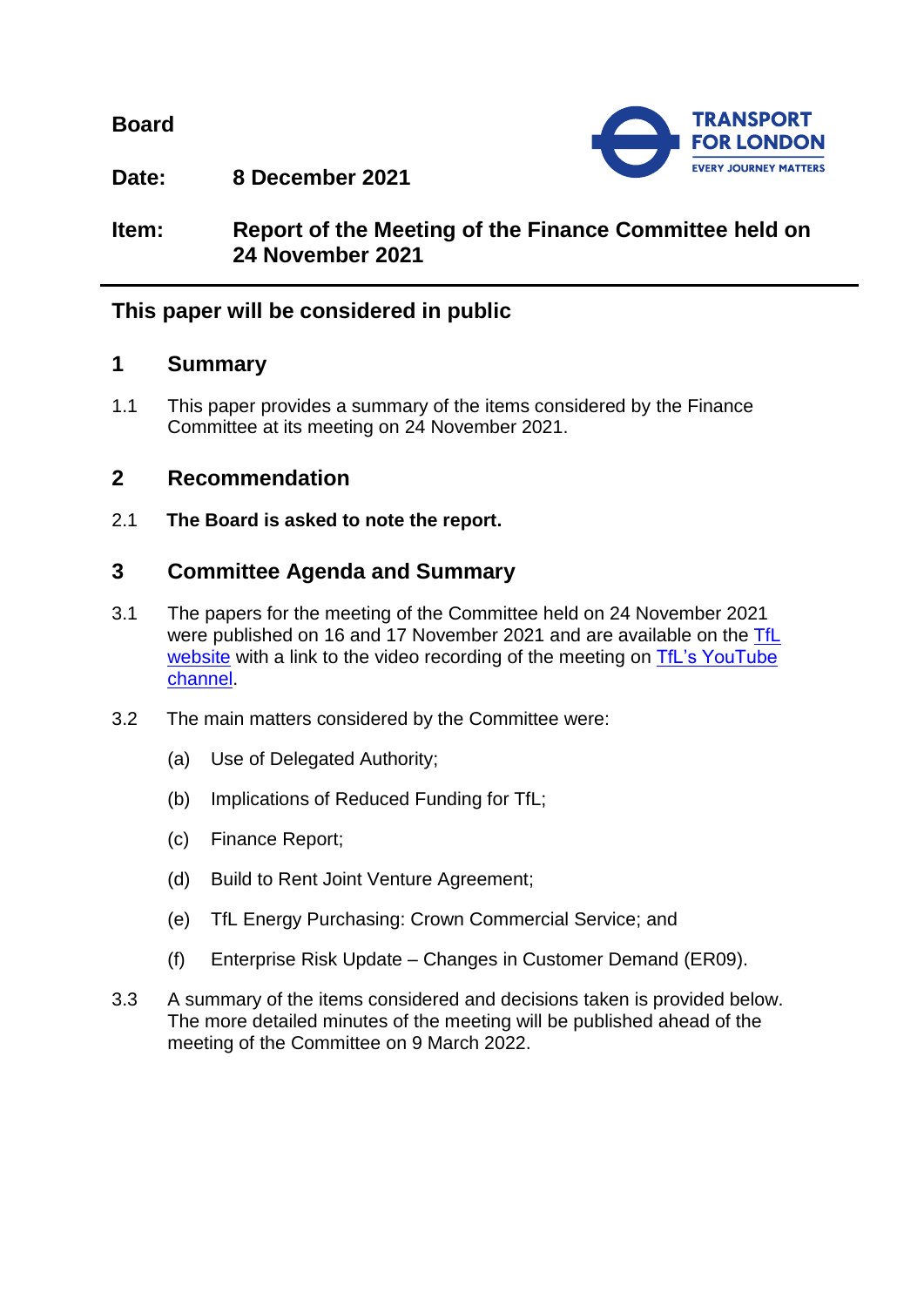## **4 Issues Discussed**

#### **Use of Delegated Authority**

4.1 The Committee noted the paper on the use of delegated authority. Since the meeting on 6 October 2021, there had been: no use of Chair's Action; no use of authority delegated by the Board; four uses of Procurement Authority granted by the Commissioner or the Chief Finance Officer but no use of Land Authority; and no Mayoral Directions to TfL.

### **Implications of Reduced Funding for TfL**

- 4.2 The Committee noted the paper, which provided an updated view of TfL's financial position. It considered recent developments and gave an updated outlook over the medium-term period covered by the recent Government Comprehensive Spending Review (CSR), 2022/23 to 2024/25.
- 4.3 TfL was required to make a submission to the Greater London Authority Budget process on 26 November 2021. As a local authority for statutory financial purposes, it was obliged to prepare a budget that was balanced over both the short and medium-term. Therefore, the budget submission had to demonstrate a credible path to closing the funding gap and maintaining a balanced budget. The paper considered what actions were required to close the current funding gap, in the absence of any further external support, and what the wider impacts of such actions would be.
- 4.4 There remained significant uncertainty on the level of available funding over this time period, which would be determined by the pace and level of recovery of passenger demand and the final level of Government funding. The Independent Panel report, published in December 2020, highlighted a long-term funding gap of £2bn per annum, which had since been proven through updated work on TfL's funding gap through the Financial Sustainability Plan (FSP) and its submission to the CSR. Since the 2019 Business Plan, the structural shift in demand due to the coronavirus pandemic meant a significant loss of passenger revenue in future years with hybrid working and reduced tourism, compounded by Brexit.
- 4.5 The Government stipulated in the last TfL emergency financial agreement that the Mayor and TfL had to raise an additional £500m-£1bn per year from 2023/24. As yet there had been no agreement between the Mayor and Government on proposed revenue raising options and therefore no budget assumptions could be made based on TfL having this extra revenue.
- 4.6 The potential required savings necessitated by TfL's legal requirement to balance its budget represented the 'Managed Decline' scenario first laid out in the FSP. TfL had been clear about the severe impacts to services and the wider economy, were Managed Decline to take place. In the absence of capital and revenue funding pledges from Government, it had to move to planning for this scenario. TfL would need to start enacting some changes immediately to start realising the financial savings in future years.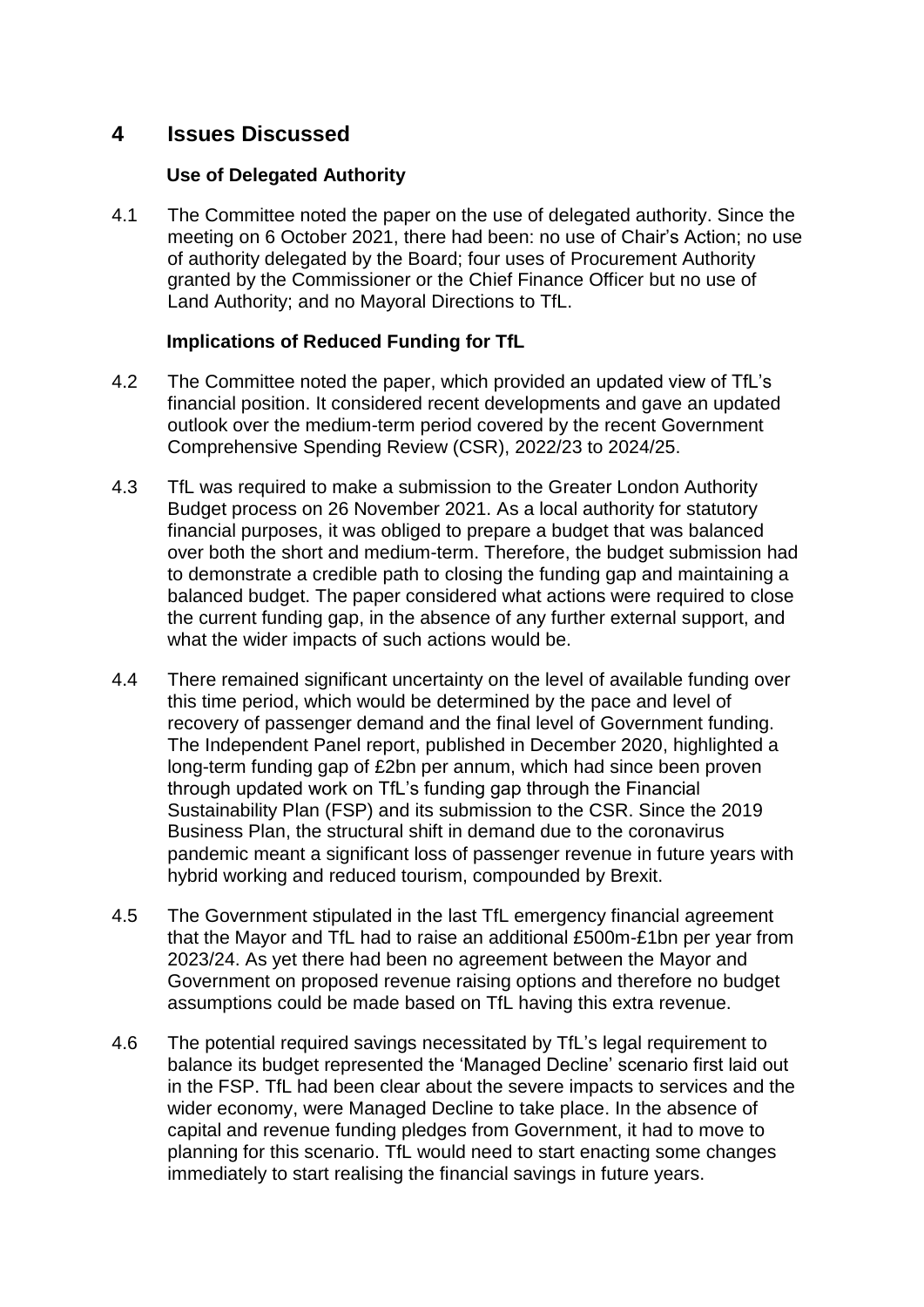4.7 TfL would continue to make the case for additional Government funding and to support the recovery of passenger demand, which would help mitigate the need to take all the actions set out in the paper and allowed TfL to play its role in supporting the economic recovery, decarbonisation and levelling up across the country.

### **Finance Report**

- 4.8 The Committee noted TfL's financial results to the end of Period 7, 2021/22 the year-to-date period ending 16 October 2021. Variances were shown against the Revised Budget approved by the Board in July 2021. The Revised Budget target included the funding from Government as part of the 1 June 2021 agreement, reflecting the revenue top-up mechanism.
- 4.9 Journey numbers had improved and were 68 per cent of pre-pandemic levels. Passenger income was £1.5bn in the year to date, which was 10 per cent below budget due to slower demand. This time last year, income was almost £1.8bn down on pre-pandemic levels and was now £1bn down.
- 4.10 Current funding condition savings target were ahead of plan by £127m, including lower staff costs at over 500FTE below budget, due to high attrition in all areas, recruitment challenges in the market and a backlog of vacancies in all divisions. TfL had cut back on all but essential recruitment so the gap was likely to increase.
- 4.11 Through the ongoing savings programme and further one-off savings last year and this year, like for like costs had held stable, absorbing inflation and rebased for service changes, the Elizabeth line, Ultra Low Emission Zone and exceptional costs.
- 4.12 Cash balances were at £1.635bn, which represented a point in time. Closing cash balances on 22 November 2021 were £1.354bn. TfL would have run out of cash in Period 7 had it not received the level of Government funding this year

### **Build to Rent Joint Venture Agreement**

- 4.13 The Committee noted the paper and approved the proposed amendments to the Connected Living London Joint Venture Agreement (JVA) and the incorporation of the associated Funding Condition within the site-specific agreements for lease.
- 4.14 The amendments to the JVA represented a 'backstop' mechanism that would only apply if TfL was unable to provide the required funding. They were not expected to be required but were considered reasonable provisions to adopt to ensure continued progress on sites and delivery of homes.

### **TfL Energy Purchasing: Crown Commercial Service**

4.15 The Committee noted the paper and approved Procurement Authority of £402m for the purchase of electricity and natural gas across TfL during the